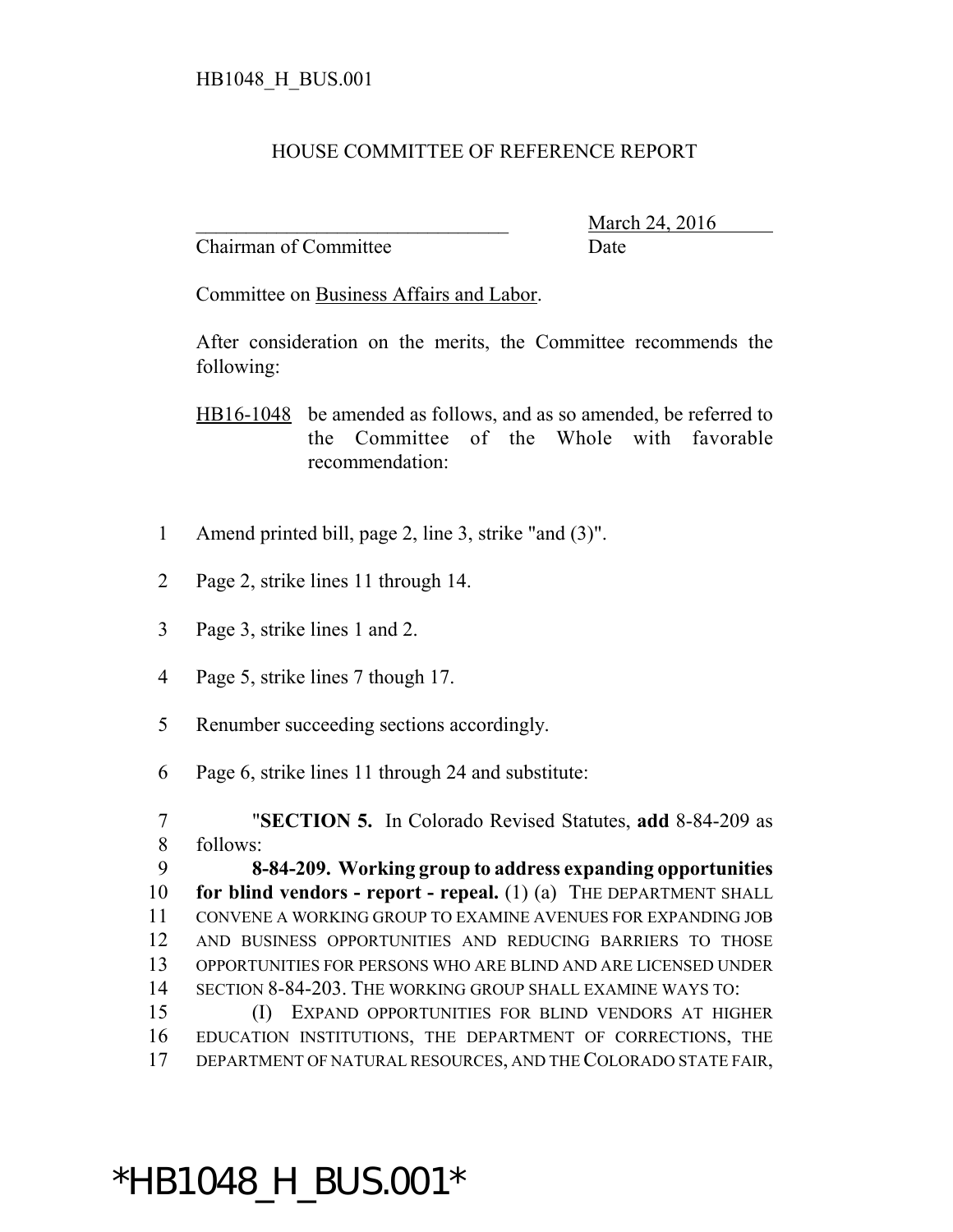INCLUDING REVIEWING BID PROCESSES, SCALING OF OPERATIONS, AND REVENUE STREAMS THAT WILL RESULT IN ONGOING BUSINESS DEVELOPMENT AND TRAINING OPPORTUNITIES FOR PERSONS WHO ARE BLIND; AND

 (II) LEVERAGE REVENUES FROM BUSINESSES OPERATED BY BLIND VENDORS AT HIGHER EDUCATION INSTITUTIONS, THE DEPARTMENT OF CORRECTIONS, THE DEPARTMENT OF NATURAL RESOURCES, AND THE COLORADO STATE FAIR TO INCREASE AND MODIFY THE ALLOCATION OF FEDERAL MATCHING DOLLARS UNDER THE FEDERAL "RANDOLPH-SHEPPARD VENDING STAND ACT", AS AMENDED.

 (b) ADDITIONALLY, THE WORKING GROUP SHALL CONSIDER WAYS TO EXPAND THE SCOPE OF THE BUSINESS ENTERPRISE PROGRAM AUTHORIZED UNDER THIS PART 2 TO TRAIN BLIND VENDORS IN A WIDE VARIETY OF BUSINESS OPPORTUNITIES BEYOND FOOD SERVICE AND VENDING FACILITIES.

 (2) THE DEPARTMENT SHALL HOST THE WORKING GROUP AND SHALL FACILITATE BROAD PARTICIPATION FROM THE BLIND COMMUNITY, INCLUDING REPRESENTATIVES OF THE NATIONAL FEDERATION OF THE BLIND AND THE STATE COMMITTEE OF LICENSED BLIND VENDORS ESTABLISHED UNDER DEPARTMENT OF HUMAN SERVICES RULES; HIGHER EDUCATION INSTITUTIONS; THE DEPARTMENT OF CORRECTIONS; THE DEPARTMENT OF NATURAL RESOURCES; THE COLORADO STATE FAIR; AND OTHER INTERESTED PARTIES AND STATE DEPARTMENTS AND AGENCIES. THE WORKING GROUP SHALL MEET AS OFTEN AS NECESSARY TO ENABLE IT TO DEVELOP A REPORT AND RECOMMENDATIONS AS SPECIFIED IN 26 SUBSECTION (3) OF THIS SECTION.

 (3) (a) THE WORKING GROUP SHALL DEVELOP AND MAKE RECOMMENDATIONS, WHICH MAY INCLUDE LEGISLATIVE AND ADMINISTRATIVE RECOMMENDATIONS, TO:

 (I) IDENTIFY REMUNERATIVE AND PERMANENT BUSINESS OPPORTUNITIES:

 (A) AT HIGHER EDUCATION INSTITUTIONS, THE DEPARTMENT OF CORRECTIONS, THE COLORADO STATE FAIR, THE DEPARTMENT OF NATURAL RESOURCES, AND ANY OTHER STATE PROPERTIES IDENTIFIED BY THE WORKING GROUP; AND

 (B) IN OTHER TYPES OF BUSINESSES BEYOND FOOD SERVICE AND VENDING FACILITIES; AND

 (II) INCREASE AND MODIFY THE ALLOCATION OF FEDERAL MATCHING DOLLARS UNDER THE FEDERAL "RANDOLPH-SHEPPARD VENDING STAND ACT", AS AMENDED, TO GENERATE ADDITIONAL

 $*$ HB1048\_H\_BUS.001 $*$ <sub>-2-</sub>